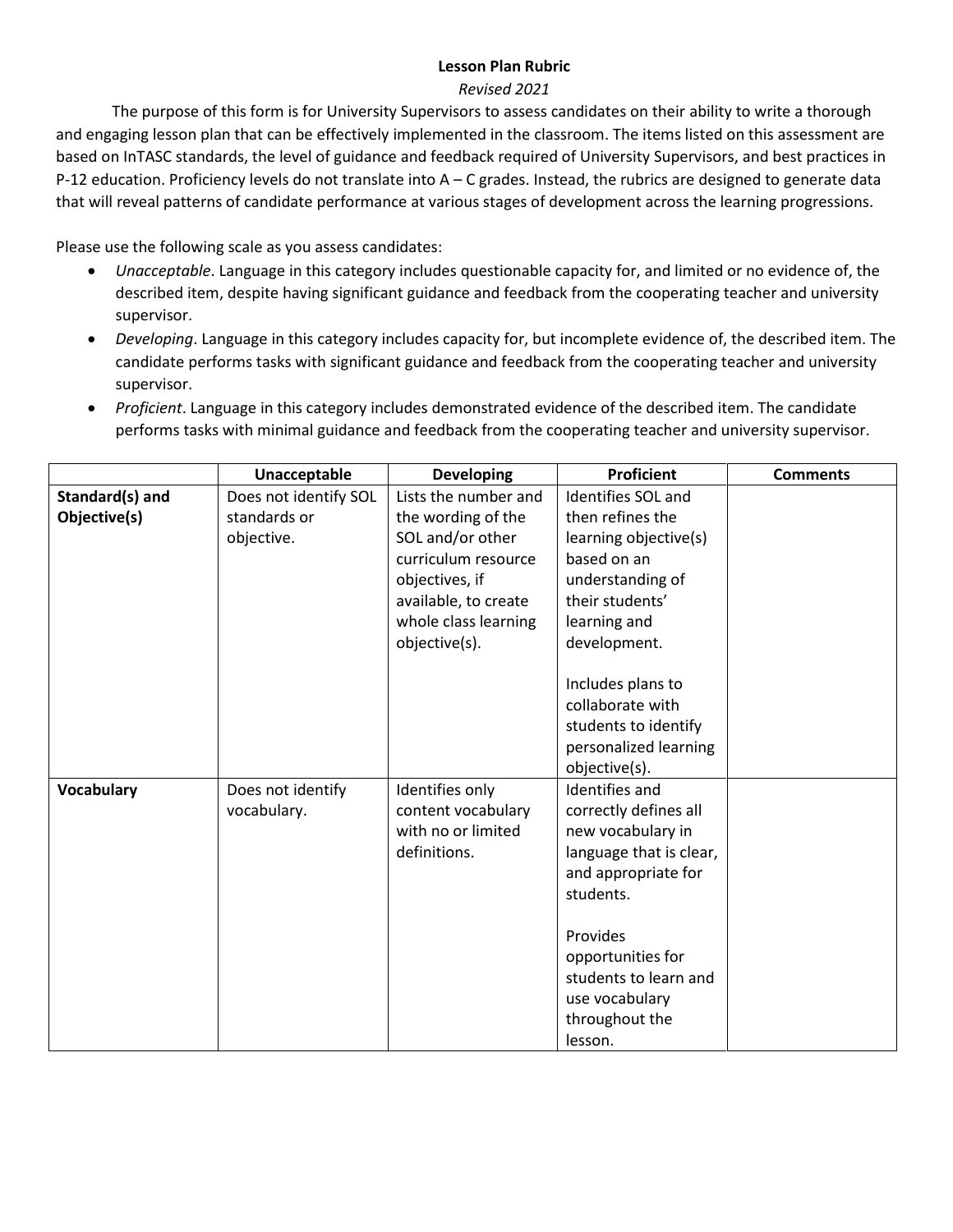| <b>Assessment</b>      | Does not list or          | Includes assessments   | Includes a variety of  |  |
|------------------------|---------------------------|------------------------|------------------------|--|
|                        | include assessments;      | that are limited in    | classroom              |  |
|                        | or assessments are        | type (e.g., only       | assessments            |  |
|                        | not aligned with the      | summative) and/or      | (formative and         |  |
|                        | learning objective(s).    | are poorly aligned to  | summative) which       |  |
|                        |                           | learning objective(s). | align with the         |  |
|                        |                           |                        | learning objective     |  |
|                        |                           |                        | and take into          |  |
|                        |                           |                        | consideration          |  |
|                        |                           |                        | student learning       |  |
|                        |                           |                        | difference.            |  |
|                        |                           |                        |                        |  |
|                        |                           |                        | Provide multiple       |  |
|                        |                           |                        | ways for students to   |  |
|                        |                           |                        | demonstrate            |  |
|                        |                           |                        | performance.           |  |
| <b>Student</b>         | Plan is identical for all | Plan reflects a basic  | Plan demonstrates      |  |
| <b>Considerations:</b> | students; i.e.,           | understanding of       | candidate's            |  |
| Developmental and      | disregards most of        | most of the students'  | understanding of       |  |
| Challenge              | the students' needs       | needs and knowledge    | developmental,         |  |
|                        | and knowledge listed      | listed under           | cultural, linguistic,  |  |
|                        |                           |                        |                        |  |
|                        | under "proficient."       | "proficient."          | social, exceptionality |  |
|                        |                           |                        | needs, and/or          |  |
|                        |                           |                        | background             |  |
|                        |                           |                        | knowledge of           |  |
|                        |                           |                        | students.              |  |
|                        |                           |                        | Anticipates            |  |
|                        |                           |                        | challenges across a    |  |
|                        |                           |                        | range of differences,  |  |
|                        |                           |                        | addressed using        |  |
|                        |                           |                        | adaptations,           |  |
|                        |                           |                        | scaffolds,             |  |
|                        |                           |                        | enrichment, and/or     |  |
|                        |                           |                        | acceleration to        |  |
|                        |                           |                        | promote quality        |  |
|                        |                           |                        | work.                  |  |
| <b>Instructional</b>   | Has no list or only       | Resources, materials,  | Resources, materials,  |  |
| Resources, Materials,  | includes an               | and technology are     | and technology listed  |  |
| and Technology         | incomplete list of        | listed; however,       | are varied and         |  |
|                        | materials, resources      | some do not support    | supports the needs of  |  |
|                        | and technology. The       | the content and/or     | the learners and the   |  |
|                        | selected materials do     | student learning.      |                        |  |
|                        |                           |                        | content.               |  |
|                        | not support the           |                        |                        |  |
|                        | content of the lesson     |                        | Includes additional    |  |
|                        | and/or needs of the       |                        | resources to extend    |  |
|                        | students.                 |                        | learning or remediate  |  |
|                        |                           |                        | as needed.             |  |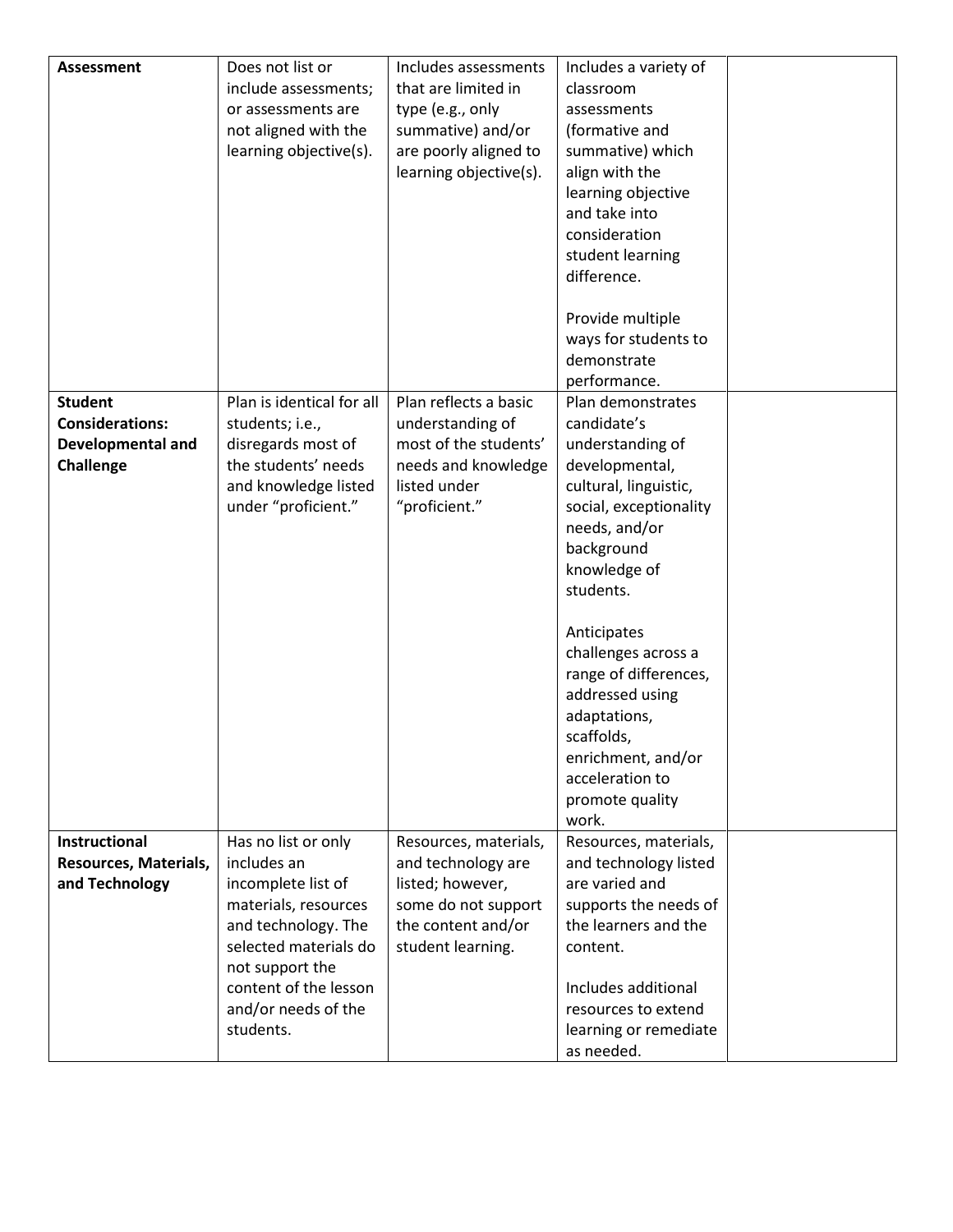| <b>Procedures:</b>        | Does not include an    | Plans an opening       | Plans an opening         |  |
|---------------------------|------------------------|------------------------|--------------------------|--|
| Beginning/                |                        | statement of what      | statement or             |  |
|                           | opening to the         |                        |                          |  |
| <b>Anticipatory Set</b>   | lesson.                | topic will be covered. | experience that          |  |
|                           |                        |                        | generates interest in    |  |
|                           |                        |                        | the lesson and makes     |  |
|                           |                        |                        | connections to           |  |
|                           |                        |                        | students' prior          |  |
|                           |                        |                        | knowledge.               |  |
| <b>Procedures: Middle</b> | Represents the         | Represents the         | Represents the           |  |
| (Representation of        | content and goal(s) of | content of the lesson  | content in multiple      |  |
| content)                  | the lesson             | using one method or    | ways (e.g., chunk        |  |
|                           | inappropriately        | example based on       | information, provide     |  |
|                           | and/or inaccurately.   | the lesson's goals.    | multiple                 |  |
|                           |                        |                        | examples/non-            |  |
|                           |                        |                        | examples, use            |  |
|                           |                        |                        | graphic organizers,      |  |
|                           |                        |                        | technology, etc.)        |  |
|                           |                        |                        | related to the key       |  |
|                           |                        |                        | points of the lesson     |  |
|                           |                        |                        | and in a manner that     |  |
|                           |                        |                        | supports the diverse     |  |
|                           |                        |                        | needs of all students.   |  |
| <b>Procedures: Middle</b> | Chooses instructional  | Chooses instructional  | Chooses instructional    |  |
| (Instructional            | tools, methods and     | tools, methods and     | tools, methods and       |  |
| strategies)               | strategies that do not | strategies that mostly | strategies that are      |  |
|                           | align with the         | align with the         | aligned with the         |  |
|                           | content being          | content standards      | content standards        |  |
|                           | presented, and/or      | and/or learning        | and/or learning          |  |
|                           | are not                | objectives, and are    | objectives, and          |  |
|                           | developmentally        | developmentally        | developmentally          |  |
|                           | appropriate for most   | appropriate for most   | appropriate for all      |  |
|                           | students.              | students.              | students.                |  |
| <b>Procedures: Middle</b> | Does not provide       | Provides evidence of   | Varies teaching role     |  |
| (Candidate's role(s))     | evidence of            | only assuming one      | in the instructional     |  |
|                           | instructional role in  | instructional role     | process (e.g.,           |  |
|                           | relation to the        | (such as only          | instructor, facilitator, |  |
|                           | content and purposes   | providing direct       | coach, audience)         |  |
|                           | of the instruction.    | instruction) where     | when appropriate         |  |
|                           |                        | varied roles would     | and in relation to the   |  |
|                           |                        | have been more         | content and purposes     |  |
|                           |                        | appropriate for the    | of the instruction.      |  |
|                           |                        | content and purposes   |                          |  |
|                           |                        |                        |                          |  |
|                           |                        | of the instruction.    |                          |  |